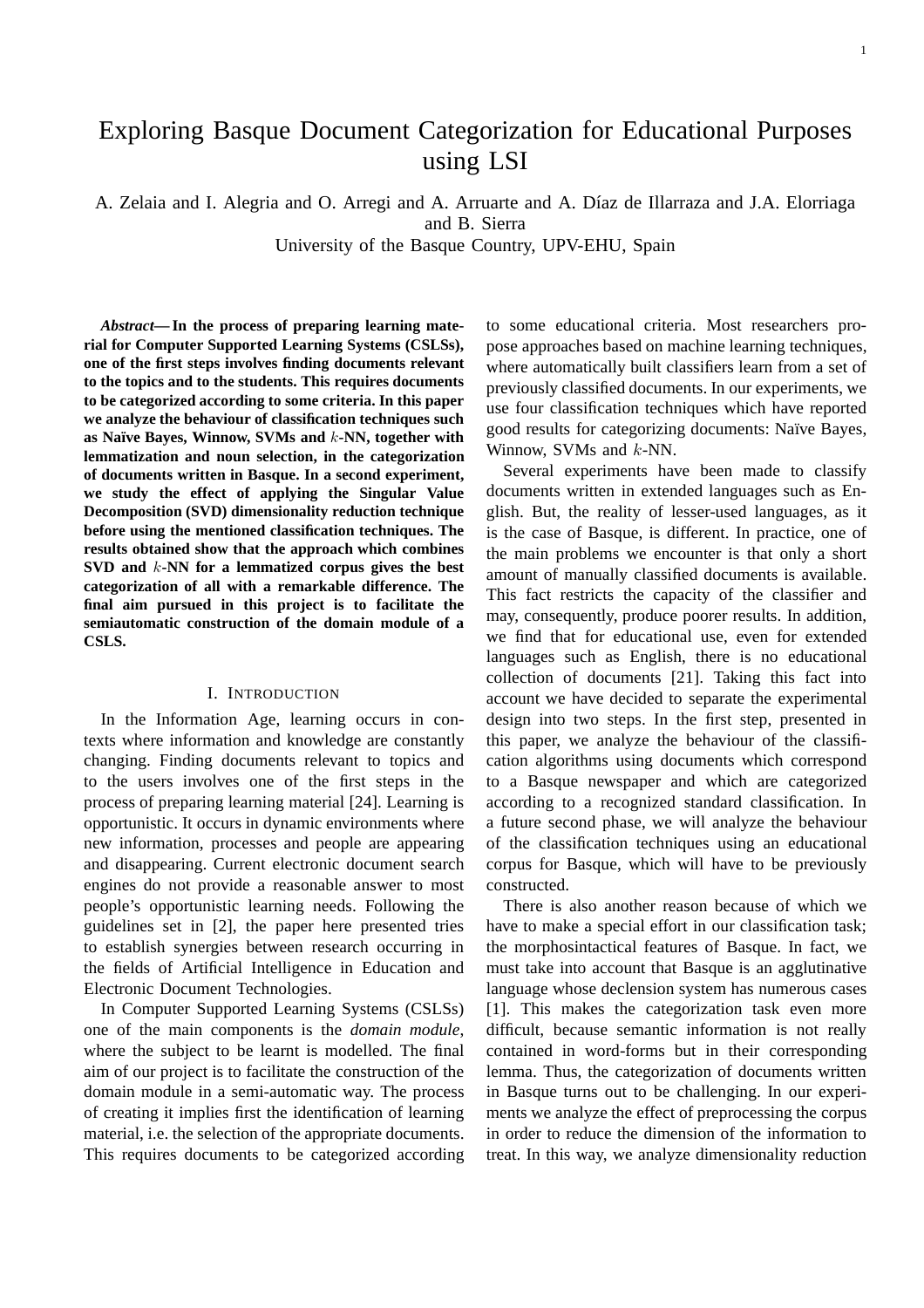techniques such as lemmatization, noun selection and Singular Value Decomposition (SVD).

In this work we perform two experiments. In the first one, we apply the classification techniques to three different corpora. In the second experiment, we apply the SVD dimensionality reduction technique by means of Latent Semantic Indexing<sup>1</sup> (LSI) implementation, before applying the classification techniques to the same corpora.

This paper is structured as follows. In Section II the research context is presented. In Section III, we reference the classification algorithms used in our experiments, and examine the applications of LSI in text categorization problems and for educational purposes. In Section IV the experimental setup is introduced, where both training and test corpora are described and lemmatization and noun selection processes are introduced. In Section V, experimental results are shown, compared and discussed. Finally, Section VI contains some conclusions and comments on future work.

## II. RESEARCH CONTEXT

This work is part of a project that aims to acquire semiautomatically the domain for CSLSs. Concretely, the system that is being developed takes an electronic document as the base for building the Domain Module [17]. This module is enriched with additional documents and other didactic material. The process is divided into three different phases: Domain Module structure acquisition, generation of didactic material and domain enrichment and maintenance. In the Domain Module structure acquisition phase, first the document table of contents is analyzed obtaining the main topics of the domain and the relations among them. These topics and their relations constitute the first version of the domain ontology. Once the initial process has been finished, the whole document is analyzed in order to look for new topics and relations. The generation of didactic material is an ontology-driven analysis which splits out the whole document into Learning Objects [14] categorizing them according to some pedagogical purpose.

Finally, in order to enrich the Domain Module with more didactic material and to maintain it up to date, new documents are analyzed and incorporated to the domain module. The work presented in this paper will help in this last phase. Document classification will allow to connect the new documents to the concepts of the domain.

# III. CLASSIFICATION TECHNIQUES AND LATENT SEMANTIC INDEXING (LSI)

Text categorization consists in assigning predefined categories to text documents [23]. When the bag-ofwords text document representation is used, the number of attributes in the corpus is usually considerable, and this can be problematic in inductive classification. Therefore, it is usually convenient to apply techniques that reduce the dimension of the representation. This reduction can be carried out in different ways: eliminating irrelevant features (terms), substituting some words by others that represent them (lemmas, etc.), applying SVD technique, etc.

The SVD technique compresses vectors representing documents into vectors of a lower-dimensional space [3]. This operation is called dimensionality reduction, and the space to which document vectors are projected is called the reduced space. When using the reduced space, most of the important underlying structure that associates terms with documents is captured and consequently, noise is reduced.

In our experiments we use LSI [7] [9] to calculate the SVD and the cosine similarity measure among the document to be categorized and all the documents in the reduced space (training set). LSI has been successfully used in the categorization of documents written in english [8] [10]. It has also been used for a variety of educational applications, such as the representation of knowledge in CSLSs [26], tutoring dialog [13] and automatic essay grading [19].

We use classification algorithms which have reported good results for text categorization in other languages; in this way, we use Naïve Bayes [20], Winnow [5], SVMs  $[15]$  and  $k$ -NN  $[6]$ .

# IV. EXPERIMENTAL SETUP

The purpose of this section is to describe the document collection used in our experiments and to give an account of the lemmatization, noun selection and feature selection techniques we have applied.

## *A. Document Collection*

As we have pointed out in the introduction, we are interested in the categorization of documents written in Basque with educational purposes. The ideal would be to have available an educational collection of documents categorized according to some standard labelling, but there is neither such educational corpus nor a standard educational classification. Among all the electronic documents available in Basque, we have selected newspaper texts, because there are standardized

<sup>1</sup> http://lsi.research.telcordia.com, http://www.cs.utk.edu/∼lsi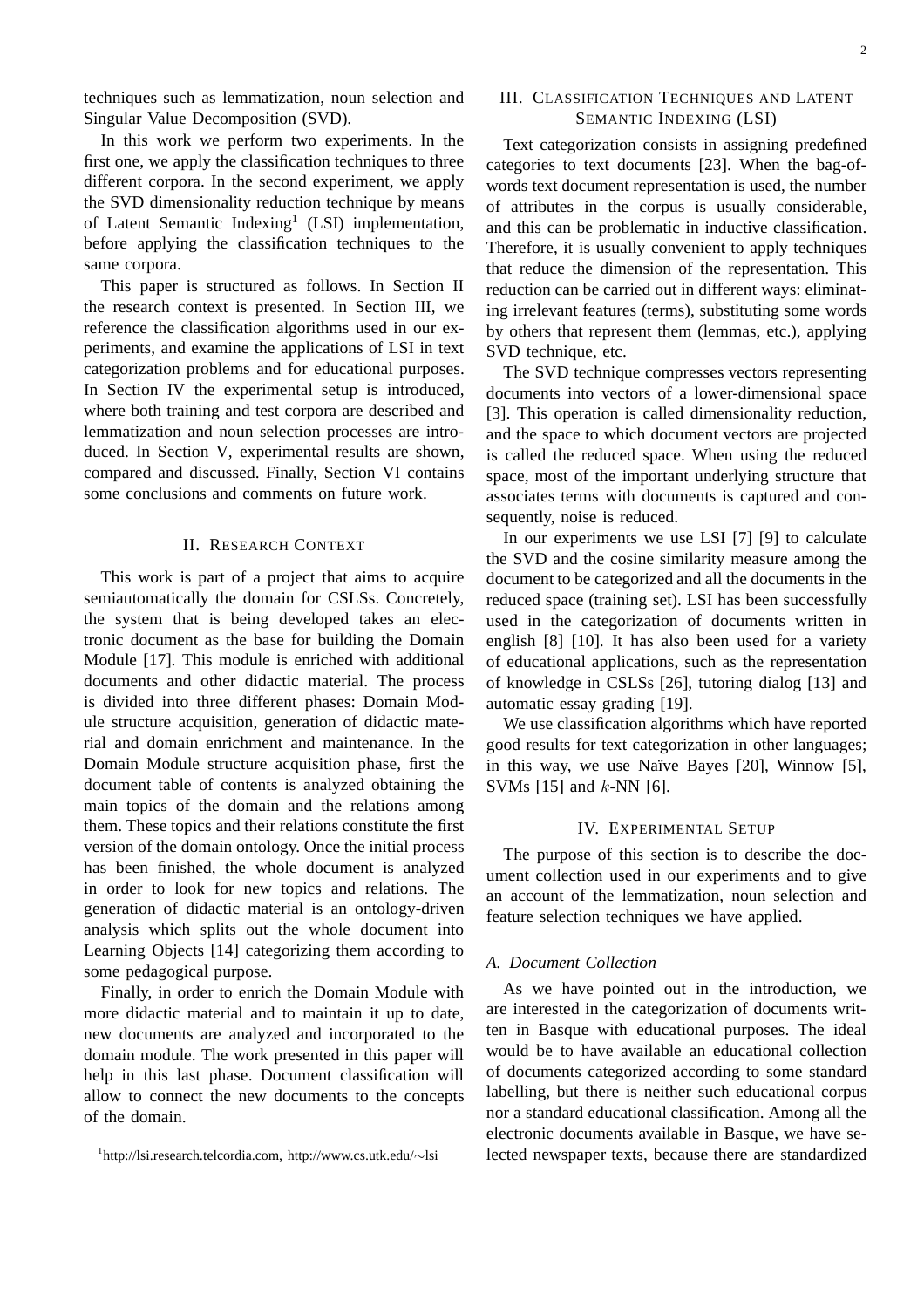| Category                | Training | Test  |
|-------------------------|----------|-------|
| 1. Culture              | 600      | 202   |
| 2. Justice              | 129      | 42    |
| 3. Disasters            | 75       | 26    |
| 4. Economy              | 234      | 78    |
| 5. Education            | 82       | 27    |
| 6. Environmental Issues | 69       | 22    |
| 7. Health               | 35       | 12    |
| 8. Human interests      | 36       | 11    |
| 9. Labour               | 132      | 43    |
| 10. Lifestyle           | 40       | 13    |
| 11. Politics            | 1.184    | 393   |
| 12. Religion            | 25       | 8     |
| 13. Science             | 35       | 12    |
| 14. Social Issues       | 464      | 156   |
| 15. Sport               | 1.283    | 429   |
| 16. Conflicts           | 100      | 33    |
| 17. Weather             | 25       | 9     |
| TOTAL                   | 4.548    | 1.516 |

TABLE I NUMBER OF DOCUMENTS DISTRIBUTED BY CATEGORIES.

categories for this domain, and we have access to a sufficient amount of documents manually categorized. This will allow us to analyze the behaviour of the selected classification techniques when applied to Basque documents.

The documents used in this experiment correspond to the *Euskaldunon Egunkaria* newspaper, corresponding to the articles published during two months of 1999. They are a total of 6.064 documents categorized to the 17 standard first level IPTC categories<sup>2</sup>. Each of the documents has a unique category associated to it. It must be noted that all categories do not have the same number of documents, as can be seen in Table I.

Document categorization is achieved in two steps: during the *training* step an inductive generalization of the set of documents is obtained, and during the *test* step the effectiveness of the system is measured. Therefore, the 6,064 documents have been split into two different sets of documents: 4,548 documents for training (75 %) and 1,516 documents for testing (25 %). This proportion stands in each one of the 17 categories, as can be observed in Table I.

## *B. Feature Selection. Lemmatization*

Basque is an agglutinative and highly inflected language. In order to face the difficulties derived from these morphosintactical features, we have applied two types of feature selection techniques. On the one hand, stopword lists have been used to eliminate non-relevant words, i.e. the most and least frequent words in the training corpus. On the other hand, we use linguistic methods such as lemmatization and noun selection to reduce the number of features. Indeed, recent experiments show that lemmatization helps in the process of categorizing documents written in an inflected language using LSI [22]. Therefore, we expect that lemmatization, and noun selection in particular, should allow us to maintain the same semantic information, reducing the number of attributes to be processed.

We have used the Basque lemmatizer designed by the IXA natural language processing group [11], which obtains for each word in the document, its corresponding lemma, as well as its part-of-speech tag. This system reduces the different number of features from each category by more than 50%.

# V. EXPERIMENTAL RESULTS

In this section we show the results obtained in the two experiments. In both of them we use the generalpurpose classifier named SNoW [4] for Naïve Bayes and Winnow algorithms and Weka [25] for SVMs. We apply the classification algorithms to three different corpora: a corpus of text documents (words), a second one of lemmatized documents and a third one in which only nouns appearing in documents have been kept.

# *A. Experiment before applying SVD*

In this experiment, elimination of irrelevant words, lemmas and nouns has been performed based on the word frequency in documents; terms that appear in more than 1, 2 or 3 documents ( $>1$  doc,  $>2$  doc, etc.) are kept. The accuracy rates using the test-corpus for each classification technique are shown in Table II. The best results obtained for each technique and corpus appear printed in boldface.

|             |              | all       | $> 1$ doc | $> 2$ doc | $>$ 3 doc |
|-------------|--------------|-----------|-----------|-----------|-----------|
| Naïve       | Words        | $80.09\%$ | 78.89%    | 78.10\%   | 77.77%    |
| Bayes       | Lemmas       | 81.53%    | 81.07%    | 80.74\%   | 80.28%    |
|             | <b>Nouns</b> | 79.49%    | 79.62%    | 79.35%    | 79.62%    |
| Winnow      | Words        | $80.09\%$ | 81.13%    | 80.47%    | 79.49%    |
|             | Lemmas       | 80.15\%   | 80.47%    | 78.10\%   | 77.77%    |
|             | <b>Nouns</b> | 79.35%    | 78.83%    | 76.78%    | 76.45\%   |
| <b>SVMs</b> | Words        | 81.53%    | 82.72%    | 83.18\%   | 83.71%    |
|             | Lemmas       | 84.10%    | 84.56%    | 83.58%    | 83.11\%   |
|             | <b>Nouns</b> | 81.40\%   | 82.58%    | 81.60%    | 81.99%    |
| $k$ -NN     | Words        | 37.80%    | 54.75%    | 38.32%    | 40.96%    |
|             | Lemmas       | 50.66\%   | 40.11\%   | 58.91%    | 59.17%    |
|             | <b>Nouns</b> | 61.08\%   | 69.53%    | 70.84\%   | 72.16%    |

TABLE II ACCURACY RATES BEFORE APPLYING SVD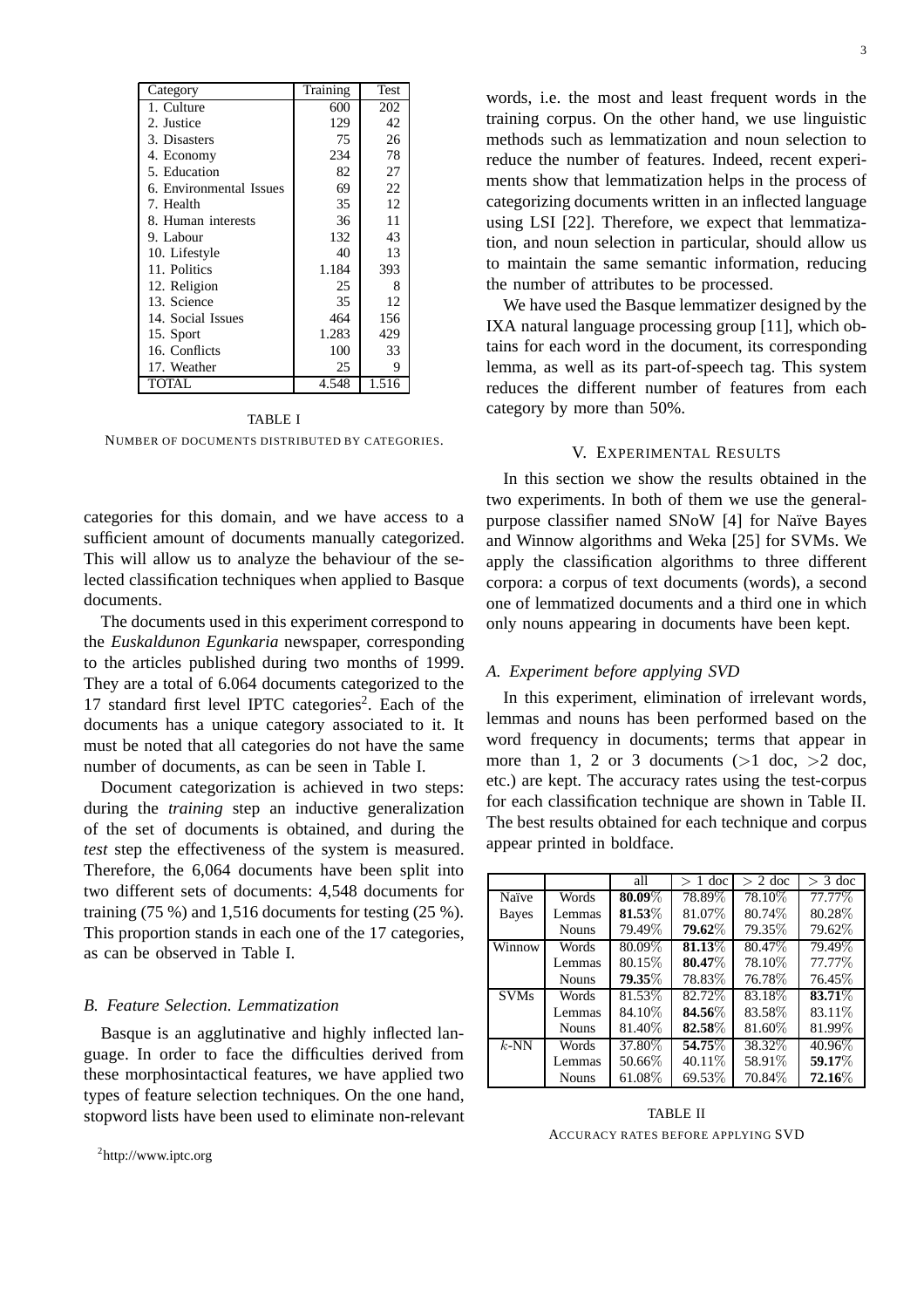As shown in Table II, the best result has been obtained by using SVMs after removing words that appear in only 1 document  $(>1$  doc) and using the lemmatized corpus (84.56  $\%$ ). We want to emphasize that, taking into account the morphosintactical features of Basque and the reduced corpora used, the accuracy rates obtained with this method are high for all the three corpora. In fact, they are as good as some results reported for other similar corpora and language features [22].

Results obtained using Naïve Bayes and Winnow are also very good. Both have been obtained using SNoW, and we argue that the processing it performs is very adequate for text categorization tasks. Both work better with more attributes, in general. Moreover, we can see that lemmatization and noun selection help Naïve Bayes in general, but this is not the case for Winnow.

However, results show that  $k$ -NN algorithm is not suitable for text categorization using raw data, even though noun selection gives acceptable accuracy rates  $(72.16\%$  the best). The accuracy rates in the table have been obtained for different k values  $(k=1,..., 10)$ , and using the Euclidean distance.

# *B. Experiment after applying SVD*

In this second experiment, LSI has been used to create the three reduced spaces for the training document collections. Different number of dimensions have been experimented (100, 200, 300, 400, 500, 1000). The weighting scheme used has been logarithm for local weighting and entropy for global one.

When using  $k$ -NN, different experiments for different number of neighbours ( $k = 1, \dots, 10$ ) have been made and the following criteria has been followed: regarding the categories of the  $k$  closest (with the highest cosine), the most frequent one was selected. In case the result is a tie, the category with the highest mean is chosen.

|              |              | LSI dim. | Accuracy |
|--------------|--------------|----------|----------|
| $SVD + SVMs$ | Words        | 1000     | 75.00%   |
|              | Lemmas       | 500      | 81.46%   |
|              | <b>Nouns</b> | 500      | 80.34%   |
| $SVD + k-NN$ | Words        | 300      | 84.89%   |
|              | Lemmas       | 400      | 87.33%   |
|              | <b>Nouns</b> | 200      | 85.36%   |

TABLE III ACCURACY RATES FOR SVMS AND k-NN AFTER SVD

The best results in this experiment have been obtained by using  $k$ -NN. In Table III the best result for each corpus is shown, and it can be observed that, the highest accuracy rate has been obtained for the lemmatized corpus, which significantly improves and increases up to 87.33  $\%$ . This confirms our hypothesis that lemmatization helps improving results in agglutinative languages such as Basque. Selecting nouns also gives better results than word-forms, but they do not give the best ones.

However, when SVMs are used after applying SVD, results become poorer. This is because SVMs are good enough when the number of features is high, and consequently, the dimensionality reduction does not benefit to them.

We have also used Naïve Bayes and Winnow to categorize the documents after applying SVD, but we do not include the results in Table III because they are fairly worse that the ones obtained before applying SVD. The reason may be that the way SNoW treats data makes it adequate to work with raw texts instead of with the reduced dimensional vectors obtained after the SVD.

| 100                                                                    | 200 | 300 | 400 | 500 |
|------------------------------------------------------------------------|-----|-----|-----|-----|
| Words   $82.98\%$   $84.30\%$   $84.89\%$   $84.76\%$   $84.63\%$      |     |     |     |     |
| Lemmas    85.95%   86.61%   86.81%   87.33%   87.07%                   |     |     |     |     |
| Nouns   $84.37\%$   <b>85.36</b> %   $84.83\%$   $85.03\%$   $84.76\%$ |     |     |     |     |

TABLE IV  $SVD + k$ -NN ACCURACY RATES.

Finally, given that the best results have been obtained by combining SVD and  $k$ -NN, we consider interesting to show all the accuracy rates obtained for different dimensions and number of neighbours. In Table IV the results for the best k are shown:  $k=10$  (Words) and  $k=3$ (Lemmas and Nouns).

## VI. CONCLUSIONS AND FUTURE WORK

Along this paper, we have analyzed the categorization of documents written in Basque with the purpose of facilitating the construction of the domain module in a CSLS. This work constitutes an important step in the process of semi-automatically acquiring the domain module of CSLSs. The two experiments performed in this study show that advances in the field of Electronic Document Technologies can find interesting applications in the field of Artificial Intelligence in Education. Results demonstrate that the k-NN classification algorithm combined with the SVD dimensionality reduction technique gives very good results even for a lesserused and highly inflected language such as Basque. We